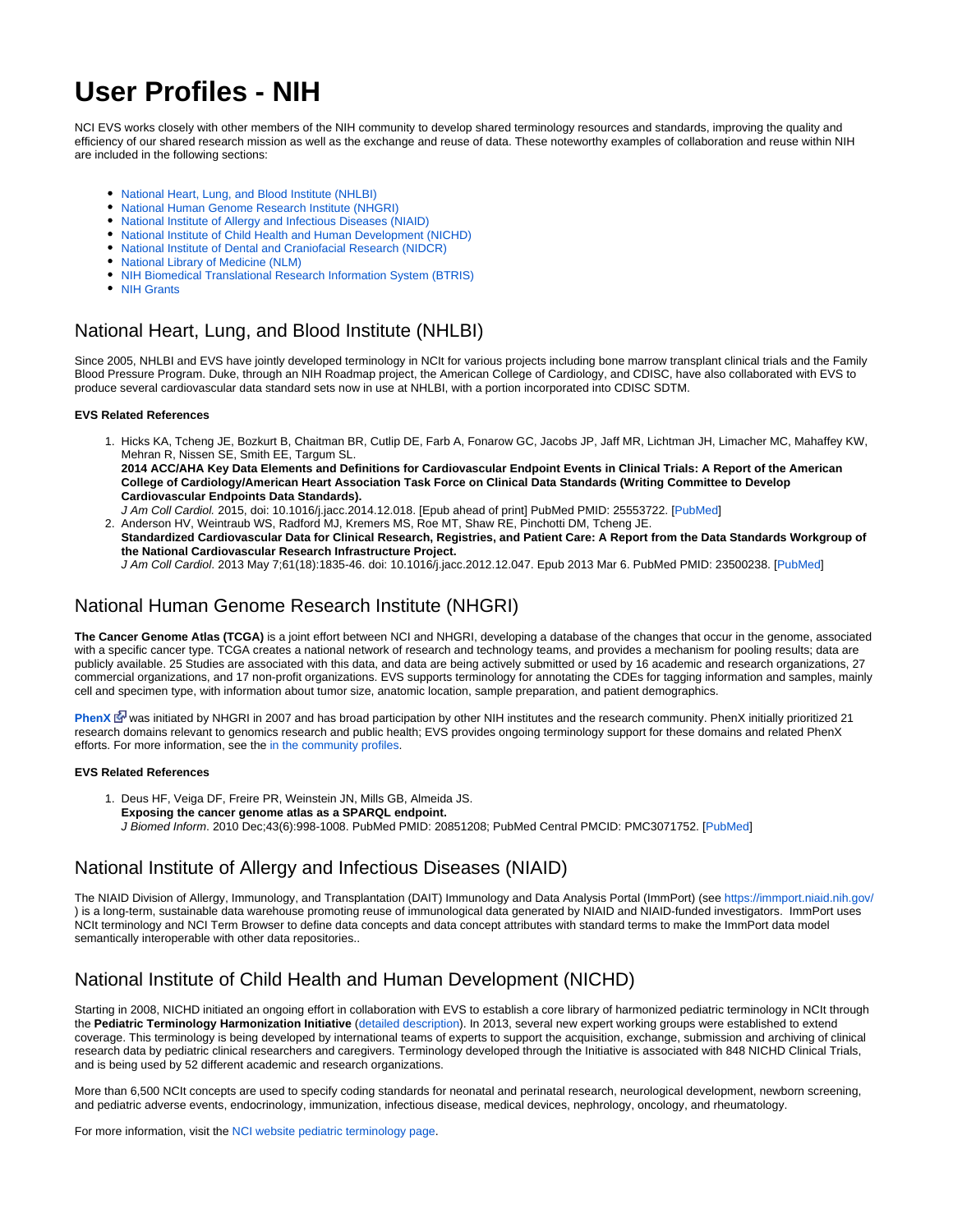#### **EVS Related References**

- 1. Bonhoeffer J, Kochhar S, Hirschfeld S, Heath PT, Jones CE, Bauwens J, Honrado Á, Heininger U, Muñoz FM, Eckert L, Steinhoff M, Black S, Padula M, Sturkenboom M, Buttery J, Pless R, Zuber P; GAIA project participants. **Global alignment of immunization safety assessment in pregnancy - The GAIA project.** Vaccine. 2016 Dec 1;34(49):5993-5997. doi: 10.1016/j.vaccine.2016.07.006. PubMed PMID: 27751641. [\[PubMed](https://www.ncbi.nlm.nih.gov/pubmed/27751641)]
- 2. Gipson DS, Kirkendall ES, Gumbs-Petty B, Quinn T, Steen A, Hicks A, McMahon A, Nicholas S, Zhao-Wong A, Taylor-Zapata P, Turner M, Herreshoff E, Jones C, Davis JM, Haber M, Hirschfeld S. **Development of a Pediatric Adverse Events Terminology.** Pediatrics. 2017 Jan;139(1). Available online Dec 27, 2016. pii: e20160985. doi: 10.1542/peds.2016-0985. [Epub ahead of print] PubMed PMID: 28028203. [[PubMed\]](https://www.ncbi.nlm.nih.gov/pubmed/28028203)
- 3. Hirschfeld S, Songco D, Kramer BS, Guttmacher AE. **National Children's Study: update in 2010.** Mt Sinai J Med. 2011 Jan-Feb;78(1):119-25. doi: 10.1002/msj.20227. PubMed PMID: 21259268. [[PubMed\]](http://www.ncbi.nlm.nih.gov/pubmed/21259268)
- 4. Kahn MG, Bailey LC, Forrest CB, Padula MA, Hirschfeld S. 5. **Building a Common Pediatric Research Terminology for Accelerating Child Healt[h Re](http://www.cancer.gov/policies/linking)search.** Pediatrics, 2014. Available online Feb 17, 2014. DOI: 10.1542/peds.2013-1504. [\[Online](http://pediatrics.aappublications.org/content/early/2014/02/11/peds.2013-1504) L<sup>at</sup>] Sward KA, Rubin S, Jenkins TL, Newth CJ, Dean JM; Eunice Kennedy Shriver National Institute of Child Health and Human Development

(NICHD) Collaborative Pediatric Critical Care Research Network (CPCCRN). **Case Study: Semantic Annotation of a Pediatric Critical Care Research Study.** Comput Inform Nurs. 2016 Mar;34(3):101-4. doi: 10.1097/CIN.0000000000000236. PubMed PMID: 26958992; PubMed Central PMCID: PMC4788017. [\[PubMed](https://www.ncbi.nlm.nih.gov/pubmed/26958992)]

### <span id="page-1-0"></span>National Institute of Dental and Craniofacial Research (NIDCR)

Since 2008, NIDCR and EVS have jointly developed terminology in NCIt for dental treatments and medical procedures.

### <span id="page-1-1"></span>National Library of Medicine (NLM)

Since its inception, EVS has worked with NLM on a variety of terminology content and technology efforts. EVS licenses content from and harmonizes with NLM's Unified Medical Language System (UMLS), building NCIm by modifying and extending a subset of the UMLS Metathesaurus and using NLM editing software.

NCI is also a contributor to the UMLS, providing monthly builds of NCIt for inclusion in UMLS. (UMLS only publishes twice yearly; they pull whichever build is most current at the time they begin processing.) EVS also worked with NLM and other federal partners to develop the Federal Medication Terminologies framework for harmonized medication coding (see below). EVS staff provided start-up phrase dictionaries and search criteria for the PubMed Cancer Subset, and jointly maintains this content with NLM on an ongoing basis.

NLM's DailyMed gets over 10 million hits each month, and each of the SPL files in DailyMed uses terminology that is maintained by NCI. There are over 27,000 SPL files on DailyMed, and another 5,000 SPL files that are not on DailyMed. Each of these SPL files requires NCIt codes.

NLM studies on a variety of biomedical terminology, ontology, and informatics issues have increasingly taken NCIt and other EVS resources as an important focus and test case. NCIt is also making an increasingly important contribution to results obtained in NLM's natural language processing work.

### **EVS Related References**

- 1. Bodenreider O. 2. Bodenreider O. **Comparing SNOMED CT and the NCI Thesaurus through Semantic Web technologies.** Proceedings of the Third International Conference on Knowledge Representation in Medicine (KR-MED 2008), 2008: p. 37-43. [[PDF \(CEUR](http://sunsite.informatik.rwth-aachen.de/Publications/CEUR-WS/Vol-410/Paper07.pdf)  [Workshop Procs. v.410\)](http://sunsite.informatik.rwth-aachen.de/Publications/CEUR-WS/Vol-410/Paper07.pdf)  $\mathbb{F}$
- **Biomedical ontologies in action: role in knowledge management, data integration and decision support.** Yearbook of Medical Informatics (2008) pp.67-79.
- 3. Bodenreider O, Hayamizu TF, Ringwald M, De Coronado S, Zhang S. **Of mice and men: aligning mouse and human anatomies.**
- 4. Burgun A, Bodenreider O. AMIA Annu Symp Proc. 2005:61-5. PubMed PMID: 16779002; PubMed Central PMCID: PMC1560846. [[PubMed\]](http://www.ncbi.nlm.nih.gov/pubmed/16779002)
- **Issues in integrating epidemiology and research information in oncology: experience with ICD-O3 and the NCI Thesaurus.** AMIA Annu Symp Proc. 2007 Oct 11:85-9. PubMed PMID: 18693803. [[PubMed\]](http://www.ncbi.nlm.nih.gov/pubmed/18693803)
- 5. Cimino JJ, Hayamizu TF, Bodenreider O, Davis B, Stafford GA, Ringwald M. **The caBIG terminology review process.**

6. Fung KW, Bodenreider O. J Biomed Inform. 2009 Jun;42(3):571-80. Epub 2008 Dec 25. PubMed PMID: 19154797; PubMed Central PMCID: PMC2729758. [\[PubMed](http://www.ncbi.nlm.nih.gov/pubmed/19154797)]

**Knowledge Representation and Ontologies.**

In: Richesson RL, Andrews JE, editors. Clinical research informatics. New York: [Springer](http://www.springerlink.com/content/q432l1341240xw31/); 2012. Chapter 14, pp.255-275. [Springer E-1[\]](http://www.cancer.gov/policies/linking) [[PDF\]](http://mor2.nlm.nih.gov/pubs/pdf/2011-springer_ch14-kwf.pdf)

7. Luciano JS, Andersson B, Batchelor C, Bodenreider O, Clark T, Denney CK, Domarew C, Gambet T, Harland L, Jentzsch A, Kashyap V, Kos P, Kozlovsky J, Lebo T, Marshall SM, McCusker JP, McGuinness DL, Ogbuji C, Pichler E, Powers RL, Prud'hommeaux E, Samwald M, Schriml L, Tonellato PJ, Whetzel PL, Zhao J, Stephens S, Dumontier M.

**The Translational Medicine Ontology and Knowledge Base: driving personalized medicine by bridging the gap between bench and bedside.**

8. Mougin F, Bodenreider O. J Biomed Semantics. 2011 May 17;2 Suppl 2:S1. PubMed PMID: 21624155; PubMed Central PMCID: PMC3102889. [\[PubMed](http://www.ncbi.nlm.nih.gov/pubmed/21624155)] [\[Free PMC Article\]](http://www.ncbi.nlm.nih.gov/pubmed/21624155)

**Auditing the NCI thesaurus with semantic web technologies.**

AMIA Annu Symp Proc. 2008 Nov 6:500-4. PubMed PMID: 18999265; PubMed Central PMCID: PMC2655981. [[PubMed\]](http://www.ncbi.nlm.nih.gov/pubmed/18999265)